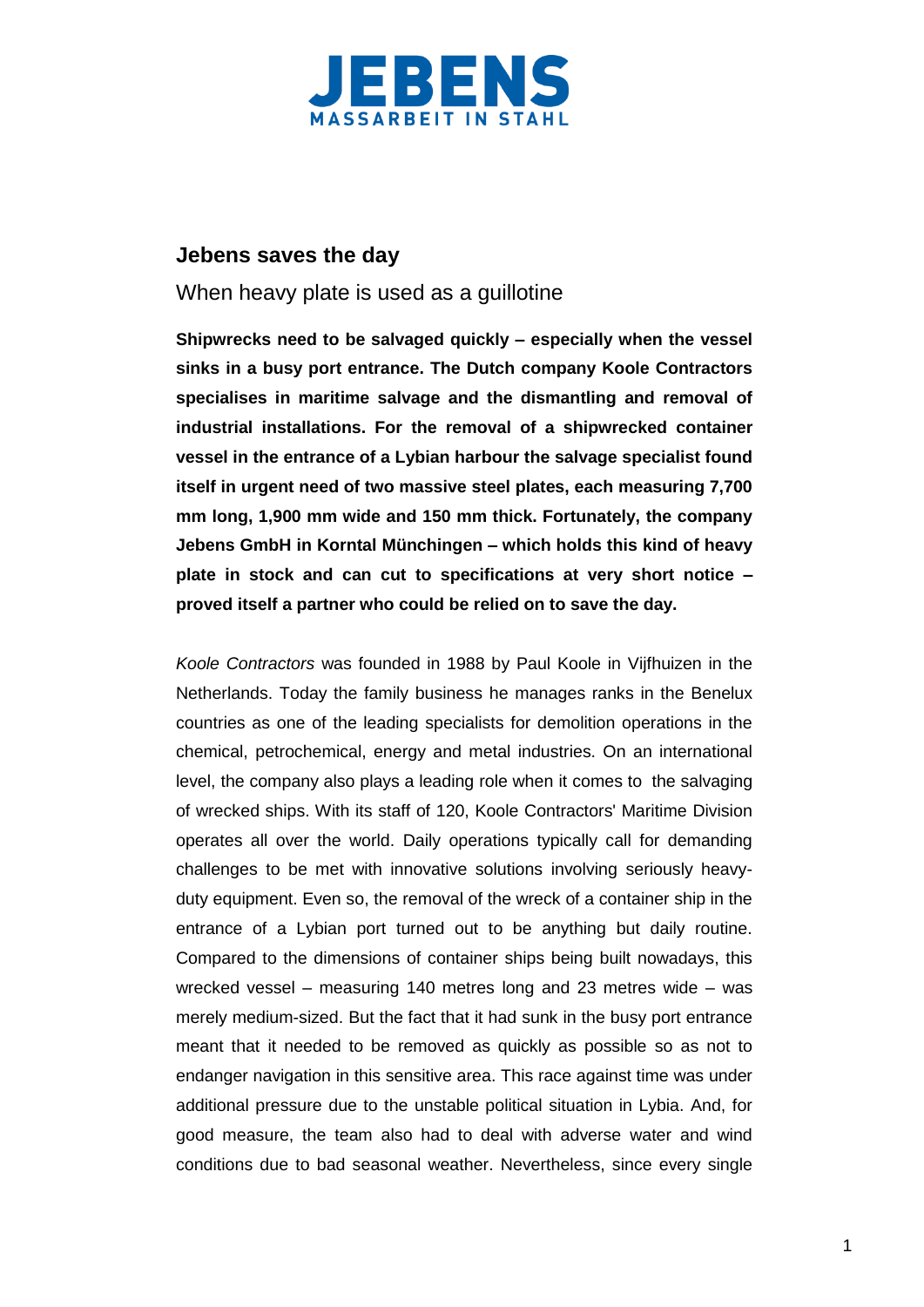

day in the field incurs high costs for the team and the salvage equipment, maximum productivity has to be ensured – even under such extremely difficult conditions.

### **A Herculean task for man and technology**

In cases of total damage like the container ship off Lybia, the default procedure is, first, to unload the shipwrecked vessel *in situ* and, then, in most cases, to cut the vessel into segments. In this way, the segments of the cut up behemoth can be raised, piece by piece, and transported away. A truly Herculean task – and one that places extremely high demands on the salvage specialists and their equipment. The segmenting is done using a metal plate – as large and as heavy as possible – which is hoisted up by a special crane and then dropped from a great height. Its drop height – in the case of the Lybian harbour onto a water depth of eight metres – and its own weight transform the heavy plate into a highly effective guillotine. The forces involved – along with the depth and salinity of the water – all slowly but steadily take their toll on the substance of the plate. At some point, it reaches the end of its service life and may unexpectedly break. And it was exactly this kind of spontaneous breakage that befell the Koole Contractors team during operations in the port. To be able to continue working, the salvage specialists cut the plate off at the breaking point – with the result that it no longer had the weight required to deliver the necessary cutting force. Because all the company's other heavy plates were already being deployed in parallel projects in Norway, the Netherlands, and in the US Virgin Islands east of Puerto Rico in the Caribbean, a substitute needed to be found – urgently.

### **Immediate availability of material from stock and lead times cut by half**

Jebens was in a position to save the day thanks to its facility for high-speed order processing. The flame-cutting specialist offers a special service with extremely short lead times for selected orders of low complexity and limited lot sizes. Jebens can do this thanks to a clearly defined process flow from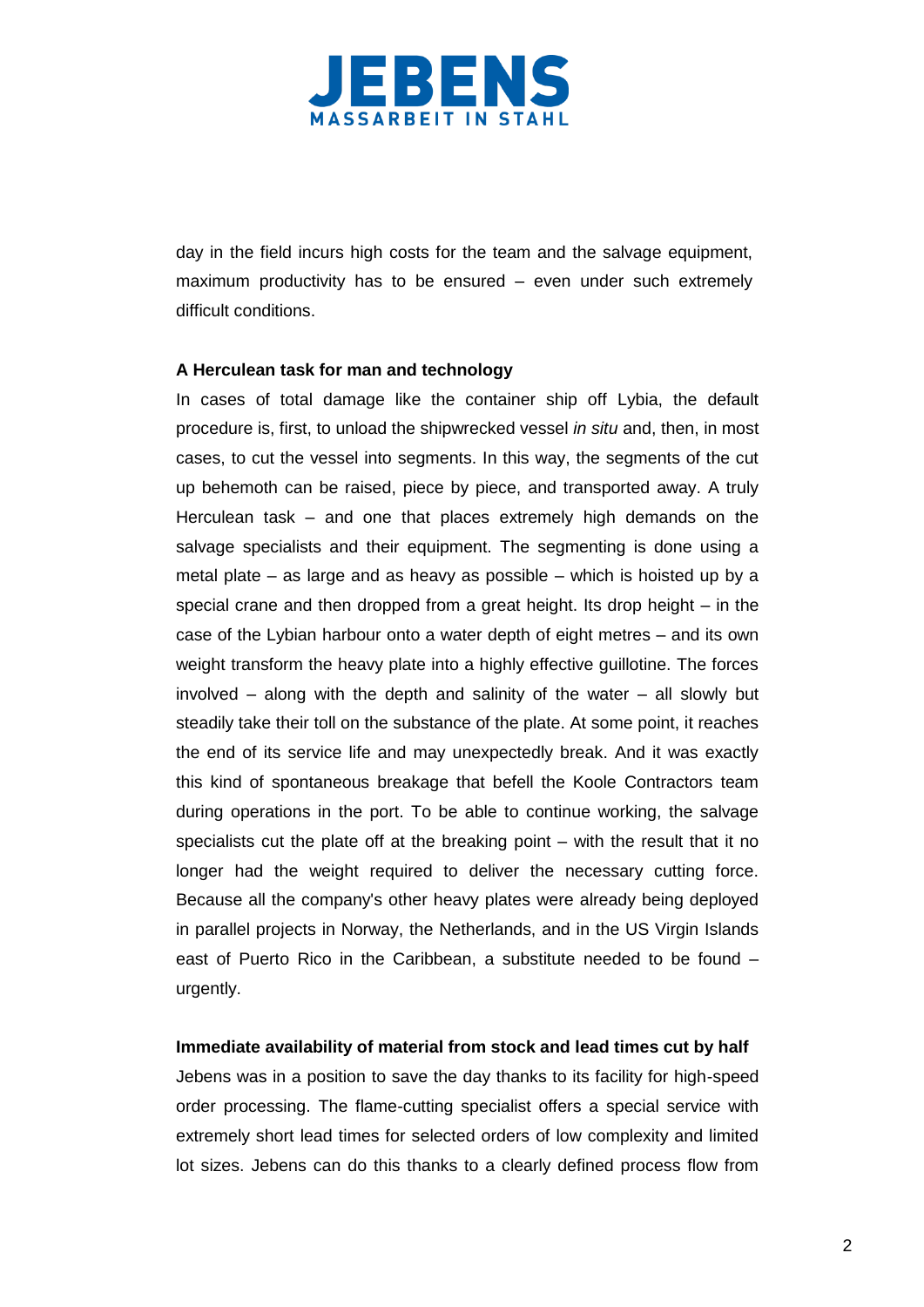

order acceptance right through to handover of the goods – and one of Europe's biggest stocks of large-format heavy plates in thicknesses of 150 mm or more. It was on a Thurday afternoon at 2 pm that Jebens received the urgent inquiry from Koole Contractors – for two 18-ton plates, to be flame cut to size including perforations for the suspension of the plates and polishing. Both plates needed to be in the harbour in Malta by the Friday of the following week in order to catch the ship to Libya. The fact that there was a public holiday coming up in several countries made the timeline even tighter. By 3:20 pm of the same day, Koole Contractors had already received an offer from Jebens – with a delivery time of four days. By 4 pm, an order had been placed. The flame-cutting specialist confirmed the order on Friday morning at 8 am, specifying that the plates would be ready for transport in the late afternoon of the coming Monday. Right on time, the freight forwarder collected the finished plates for transportation to Malta.

For Koole Contractors, emergencies like this are quite commonplace, which is why Jebens has been their go-to supplier for such equipment components for over five years now. The salvage specialist appreciates the fact that, in spite of all the hectic rush, the cooperation is always goal-oriented and reliable. In view of the typically prevailing time pressure, dependable confirmations and fastest possible delivery times are absolutely necessary for Koole Contractors, and the high-speed order processing service offered by Jebens fits the bill perfectly. No wonder, then, that Koole Contractors were full of praise in this particular case, too: "Jebens is great. They really walk the walk! That's perfect for us."

*5.917 characters incl. blank spaces*

#### **Jebens GmbH**

As a leading specialist for heavy flame-cut components, mechanical processing and welded structures with weights of up to 160 tonnes per item, Jebens GmbH regularly sets standards in its locations in Korntal-Münchingen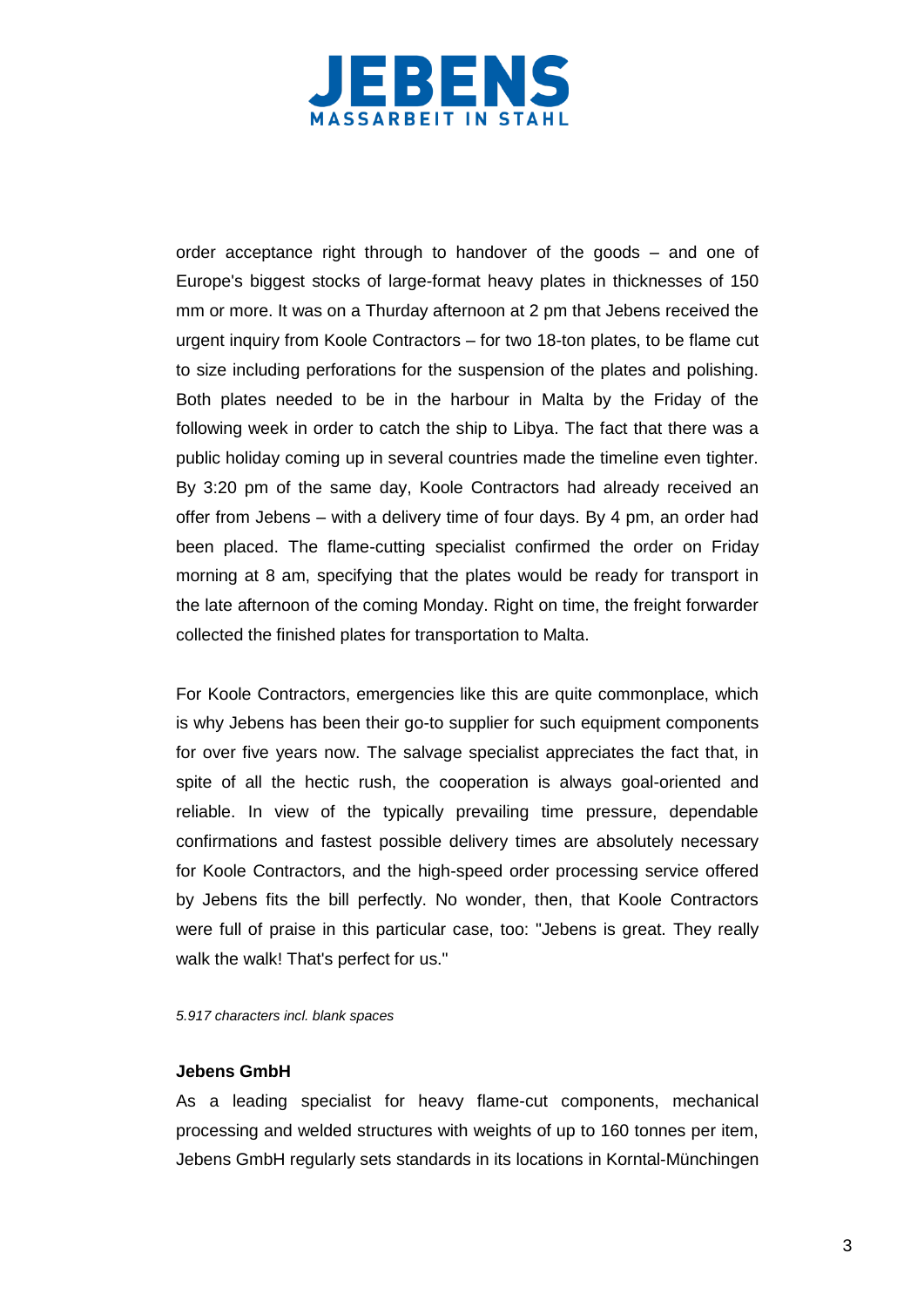

and Nördlingen. With seven-stage manufacture of products from eight to 1,400 mm, widths up to 5,000 mm and lengths up to 20,000 mm Jebens stands for precision steelwork. As a subsidiary of the most important heavy plate manufacturer worldwide, Dillinger, Jebens has access to technologically pioneering steel know-how at all times. Leading technology, the most modern machines and systems, as well as the largest annealing furnace in Southern Germany, make Jebens the experts for demanding jobs.

*Do you already know about the Jebens Newsletter? You can subscribe here at [http://www.jebens.de/de/kontakt/newsletter-anmeldung/.](http://www.jebens.de/de/kontakt/newsletter-anmeldung/)* 

Jebens GmbH<br>Daimlerstr. 35-37 Daimlerstr. 35-37 Ursula Herrling-Tusch Phone: +49 (0) 711/80 02-0<br>Fax: +49 (0) 711/80 02-100 E-mail: info@jebens.dillinger.biz Fax: +49 (0) 241/189 25-29<br>www.jebens.de E-mail: herrling-tusch@impe

**Further information: This imprint is free, please send a receipt to:**<br>Jebens GmbH<br> $\frac{1}{2}$  impetus.PR Charlottenburger Allee 27-29<br>D-52068 Aachen Phone: +49 (0) 241/189 25-10 E-mail: herrling-tusch@impetus-pr.de www.impetus-pr.de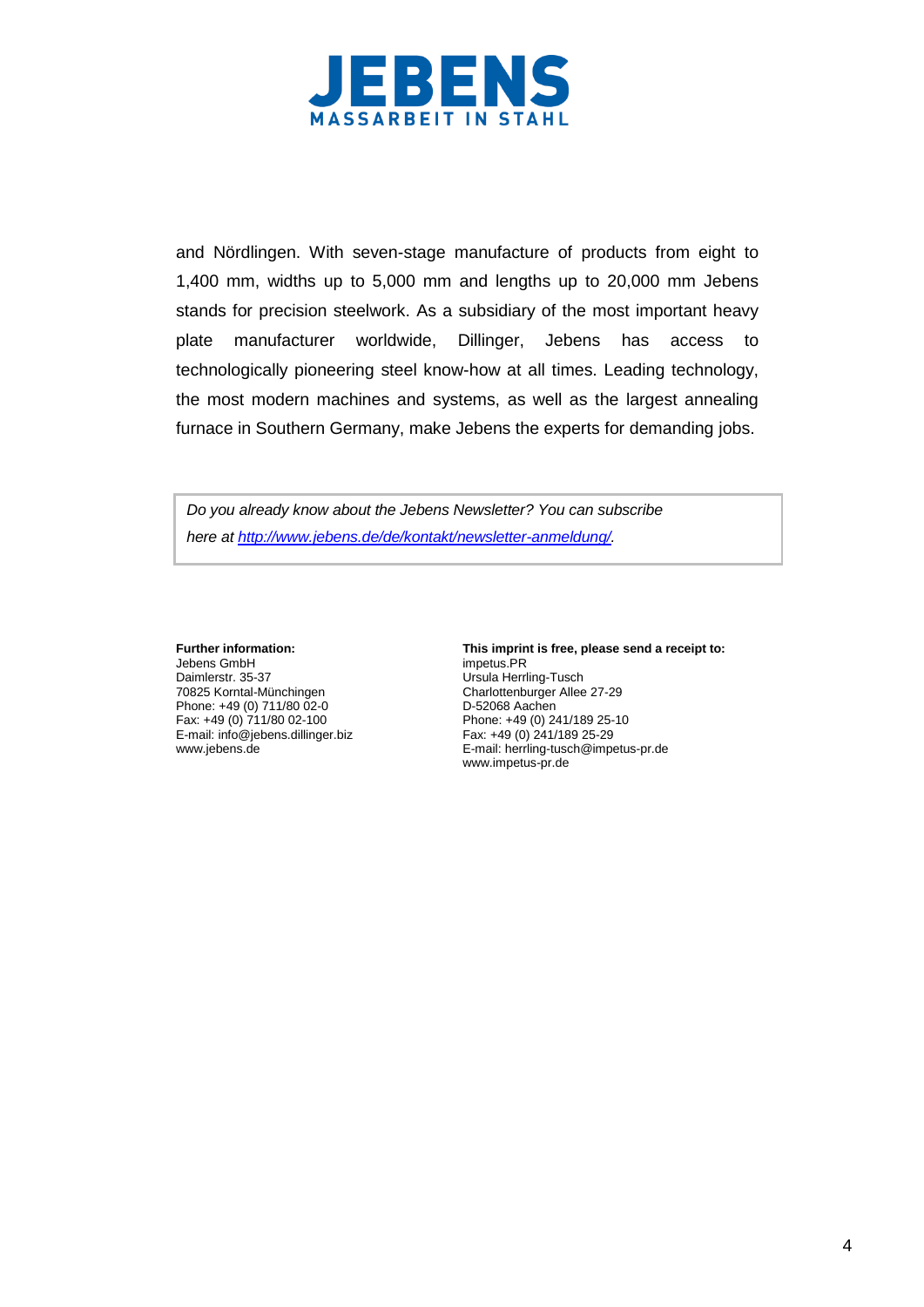# **Jebens saves the day**

When heavy plate is used as a guillotine





Picture1: High-speed order for Jebens: two plates – each measuring 7,700 mm long, 1,900 mm wide and 150 mm thick with flame cuts for maritime salvage.



Picture 2: Within two days Jebens had the processed massive steel plates ready for transport.

Picture 1-4: © Jebens GmbH

We would be pleased to send you these or other images in printable resolution via email.

Such image material may be used solely for the JEBENS text stated here. Any and all other uses, and use for non-JEBENS corporate purposes in particular, is hereby expressly prohibited.



Picture 3: Immediate availability of material from stock and clearly defined process flows enable Jebens to have extremely short lead times for the plates urgently needed for maritime salvage.



Picture 4: Within a very short time, Jebens supplied two flame-cut plates including perforations for the suspension of the plates and polishing for the salvage specialist Koole Contractors.



**impetus.PR** Agentur für Corporate Communications GmbH

Ursula Herrling-Tusch Charlottenburger Allee 27-29 D-52068 AachenTel: +49 [0] 241 / 1 89 25 - 10 Fax: +49 [0] 241 / 1 89 25 - 29 E-Mail: herrling-tusch@impetus-pr.de